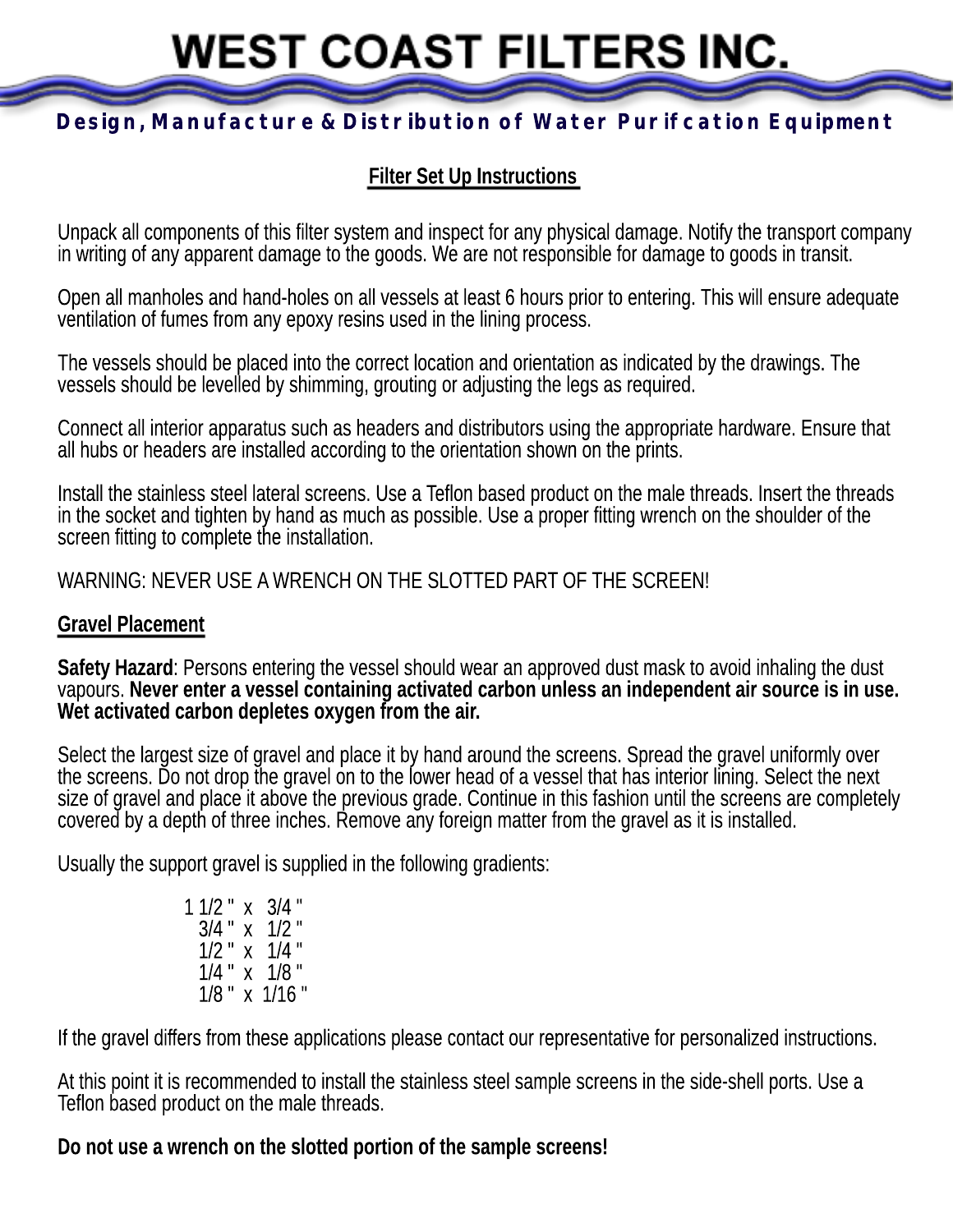**WEST COAST FILTERS INC.** 

# **Design, Manufacture & Distribution of Water Purifcation Equipment**

## **Filter Set Up Instructions**

## **- Page 2 -**

Close the lower manhole ensuring that all surfaces are clean and free of particles. It is extremely difficult to seal the manhole after the vessel has been loaded.

#### **Media Placement**

Select the appropriate grade and type of media for the application. The media may be installed through the upper manhole. For manganese greensand applications the recommended bed depth is 30". For activated carbon and ion exchange resins the bed depth varies between 36" to 48". Due to the density of the catalytic media such as Pyrolusite, the maximum recommended depth is 24"

Upon completion of the media installation the media should be levelled as much as possible. Care should be taken not to step directly on the surface of any media as this may cause fracturing or scaling. A 12" x 24" section of clean plywood is recombined as a base for standing on and this will fit through the manhole opening.

#### Do not install the anthracite media at this time.

After the installation of the media the manholes should be closed and the filter should be placed into a slow backwash mode. (This step may not be required for Ion exchange resins as they are usually pre-charged). Ensure that all external connections, isolation valves, air release valves and flow metering / control devices have been installed.

**Note**: Isolate the air release valve from contact with the initial backwash water as this water usually contains an abundance of foreign matter and grit that will foul the operation of the air release valve unless it is removed and cleaned.

Place the filter into the backwash mode ensuring that the backwash (BW) inlet supply valve has been throttled to restrict the BW water to 4 GPM / Sq. Ft. Allow the water to rise in the filter and flow to waste at this rate until the effluent water is fairly clean. Gradually increase the BW rate until the desired rate is achieved.

The following is a standard BW rate for various medias:

```
Manganese Greensand 12 - 15 USGPM / Sq. Ft. of Surface Area
Multi Media 10 - 15 " " "
Pyrolusite (Catalytic Media) 25 - 30 " " "
Activated Carbon 8 " " "
Ion Exchange Resin 4 - 5 """
```